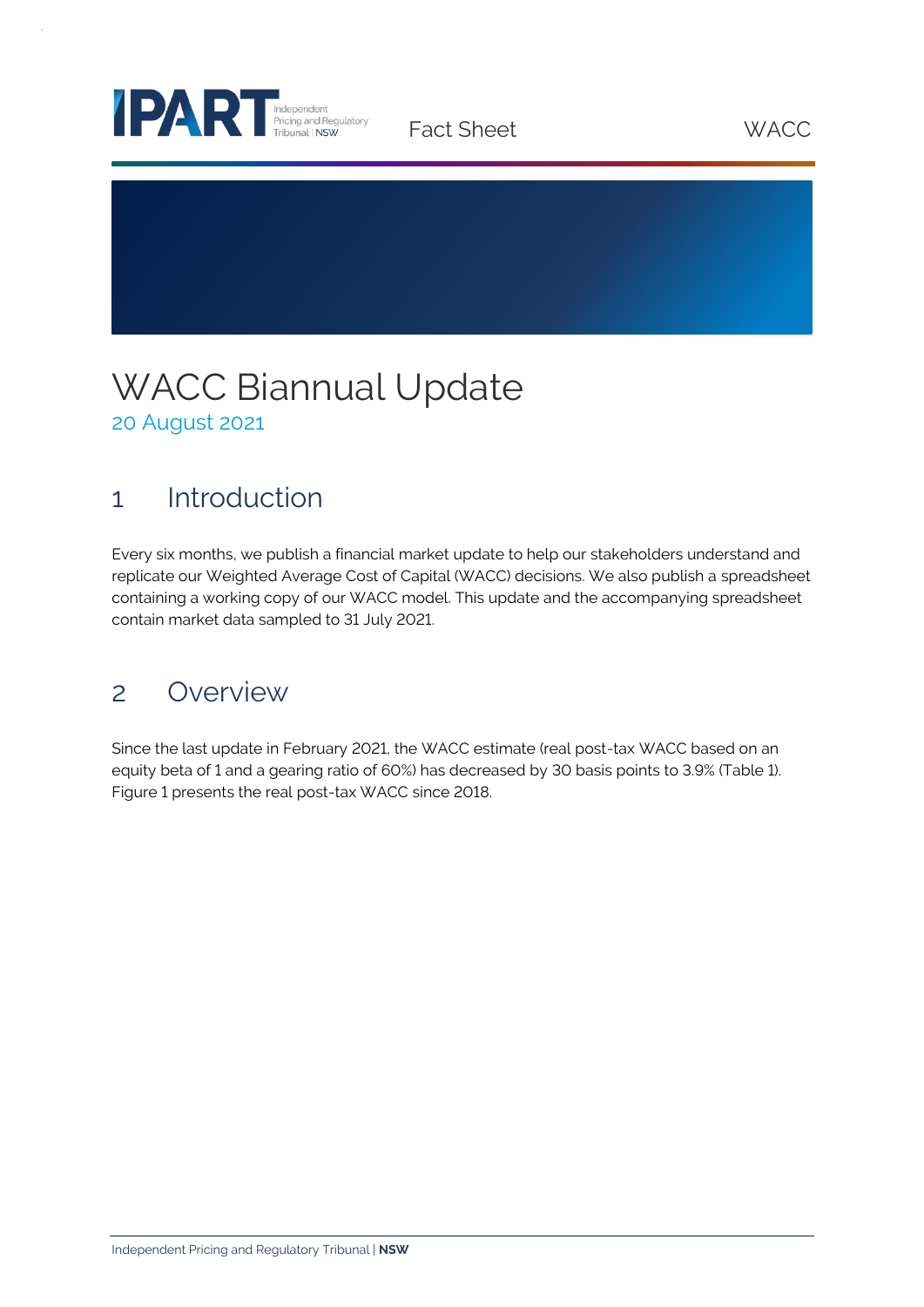



Source: IPART analysis of Bloomberg, Reserve Bank of Australia and Refinitiv data.

Table 1 summarises our estimates of the nominal and real post-tax WACC range and the midpoints. It also compares the current WACC estimates with those we published in the February 2021 update (the February 2021 update contains data sampled to 31 January 2021).

Table 2 summarises the underlying market-based WACC parameters over the same period.

### Table 1 IPART's WACC range using an equity beta value of 1 and a gearing ratio of 60%

|                  | Lower | <b>Midpoint</b> | <b>Upper</b> |  |
|------------------|-------|-----------------|--------------|--|
| 31 January 2021  |       |                 |              |  |
| Nominal post-tax | 6.3%  | 6.5%            | 6.6%         |  |
| Real post-tax    | 4.0%  | 4.2%            | 4.3%         |  |
| 31 July 2021     |       |                 |              |  |
| Nominal post-tax | 6.3%  | 6.4%            | 6.4%         |  |
| Real post-tax    | 3.9%  | 3.9%            | 4.0%         |  |

Source: IPART analysis of Bloomberg, Reserve Bank of Australia and Refinitiv (formerly Thompson Reuters) data.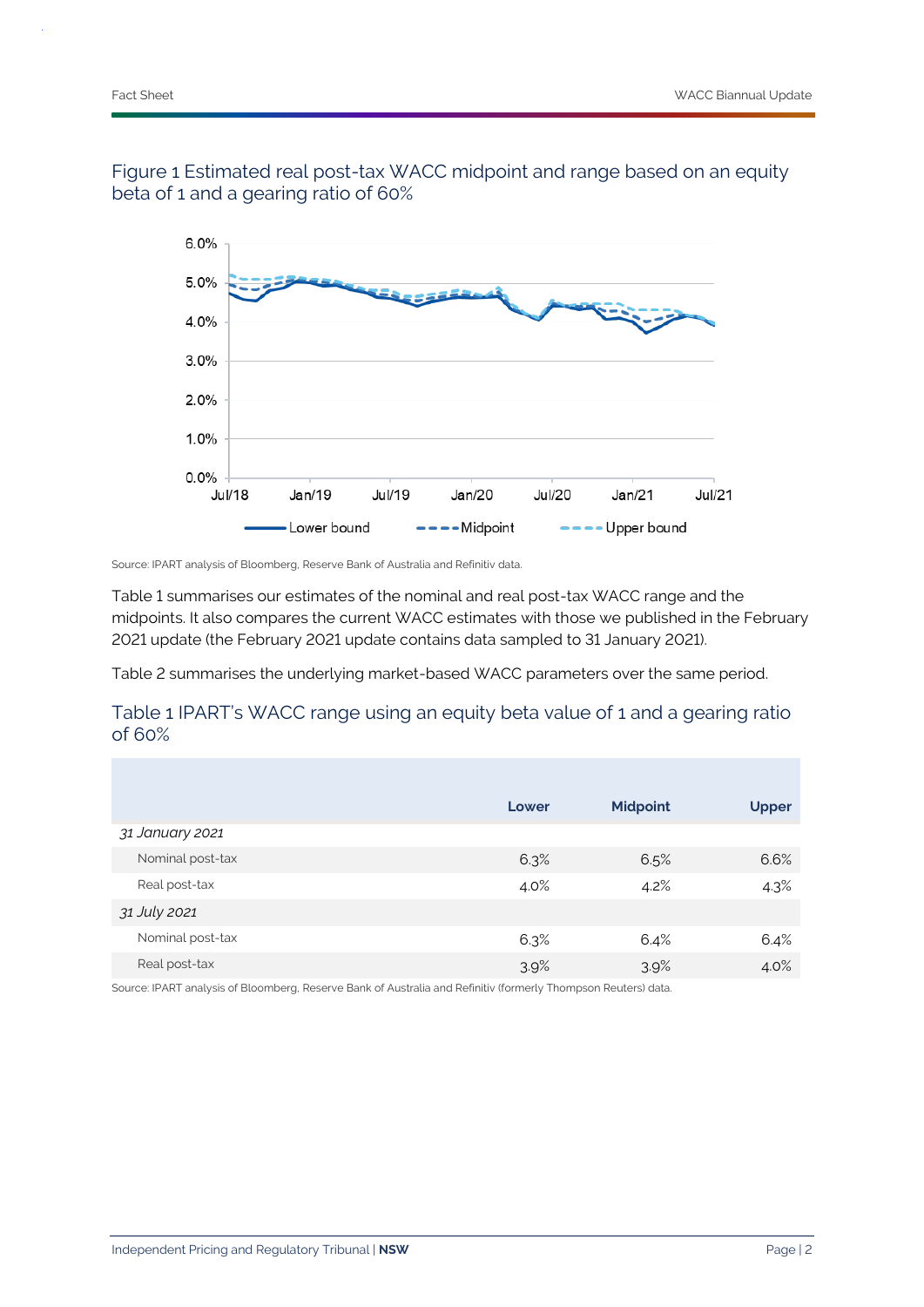|                 | <b>Risk free rate</b> | Cost of debt | <b>Market risk</b><br>premium | <b>Inflation</b> |
|-----------------|-----------------------|--------------|-------------------------------|------------------|
| 31 January 2021 |                       |              |                               |                  |
| Current         | 1.8%                  | 3.7%         | $8.4\%$                       | 2.2%             |
| 10 years        | 2.7%                  | 5.2%         | 6.0%                          | 2.2%             |
| 31 July 2021    |                       |              |                               |                  |
| Current         | $1.6\%$               | 3.6%         | 8.9%                          | 2.3%             |
| 10 years        | 2.4%                  | 4.9%         | 6.0%                          | 2.3%             |

#### Table 2 Market-based parameters

Note: The current estimates are measured either over 40 trading days or two months, depending on their data source. Source: IPART analysis of Bloomberg, Reserve Bank of Australia and Refinitiv (formerly Thompson Reuters) data.

Our calculation of the WACC can be found in the accompanying spreadsheet.<sup>a</sup> At the parameter level, Table 2 shows that over the last six months the:

- **Risk free rate:** The current measure of the risk free rate has decreased by 20 basis points and the long-term (10-year) measure has fallen by 30 basis points.
- **Cost of Debt:** The current measure of the cost of debt has decreased by 10 basis points while the long-term measure has decreased by 30 basis points.
- **Market Risk Premium (MRP):** The current measure of the MRP has increased by 50 basis points. We do not update the long-term measure with changes in the market.
- **Inflation:** Our current measure of inflation has increased by 10 basis points and the long-term measure has also increased by 10 basis points.

Select an industry from the drop-down menu in the accompanying spreadsheet for industry-specific WACC estimates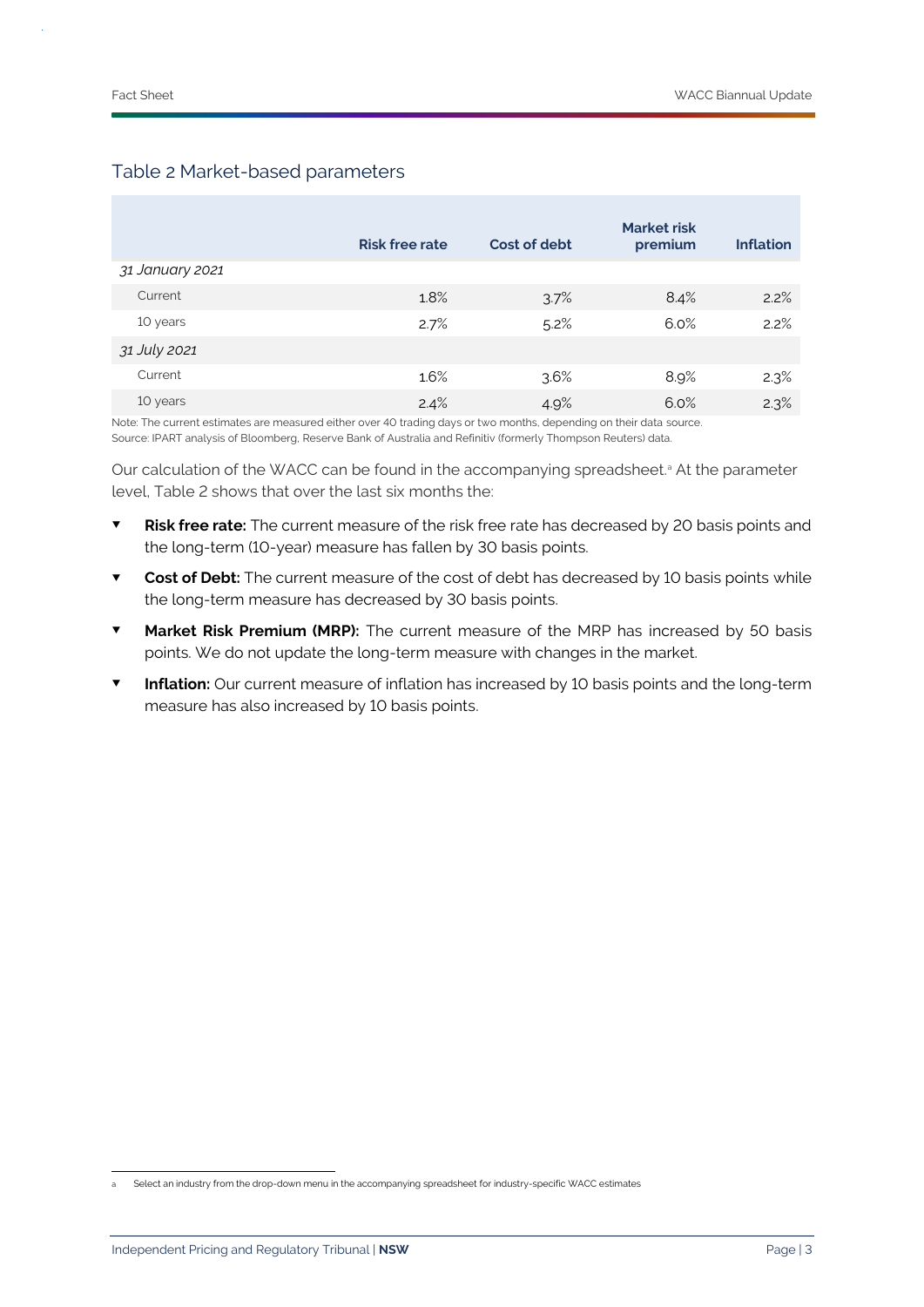#### **Short-run Market Risk Premium (MRP)**

To enhance the transparency of our WACC decisions, we publish our short-run estimates of the MRP.<sup>b</sup> We base our current MRP estimate on the short-run estimates. Table 3 provides the shortrun MRP estimate using our six measures of the MRP, reported to two decimal places.

#### Table 3 Short-run MRP

| Short-run MRP including imputation credits                                                              | Estimate at 31 July 2021 |
|---------------------------------------------------------------------------------------------------------|--------------------------|
| Damodaran                                                                                               | 9.72%                    |
| Bank of England (2002)                                                                                  | 10.41%                   |
| Bank of England (2010)                                                                                  | 9.26%                    |
| Bloomberg                                                                                               |                          |
| SFG Market indicator (mean)                                                                             | 7.36%                    |
| SFG analysts implied                                                                                    | 9.33%                    |
| <b>Short Run MRP</b>                                                                                    | 8.90%                    |
| Source: IPART analysis of Bloomberg and Refinitiv (formerly Thompson Reuters) data; Frontier Economics. |                          |

Note: Bloomberg MRP estimate withheld for copyright reasons

#### **We are updating one of the inputs into our short-run MRP estimate**

Calculating our estimate of the current MRP involves several steps.

- 1. We take five estimates of the MRP using Dividend Discount Models (DDMs) these are the: The Damodaran model, the Bank of England 2002 model, the Bank of England 2010 model, the Bloomberg model and the analysts implied model.
- 2. From the pool of five DDMs we take the median value.
- 3. We then calculate an estimate of the MRP using the market indicators model.
- 4. We then take a weighted average of the median DDM estimate and the market indicators model estimate, with a two-thirds weight on the DDM and one-third weight on the market indicators model.

The MRP estimate that comes out of this process is our estimate of the short run MRP that is shown in Table 3 above.

For WACC decisions that occur after August 2021 we will replacing the Bloomberg MRP estimate with the Refinitiv MRP estimate. The Refinitiv model is also a DDM and will fit into the pool of DDMs from which we take the median to go into our weighted average calculation. This represents no change to our calculation methodology, only to an input into that method.

Table 4 shows our short-run MRP estimate for July 2021 were we to use the Refinitiv DDM instead of the Bloomberg DDM. Figure 2 shows a comparison of our final short-run MRP estimate since 2015 were we to use either data source in the pool of DDMs.

IPART, MRP estimates at end of April 2017 - Fact Sheet, May 2017.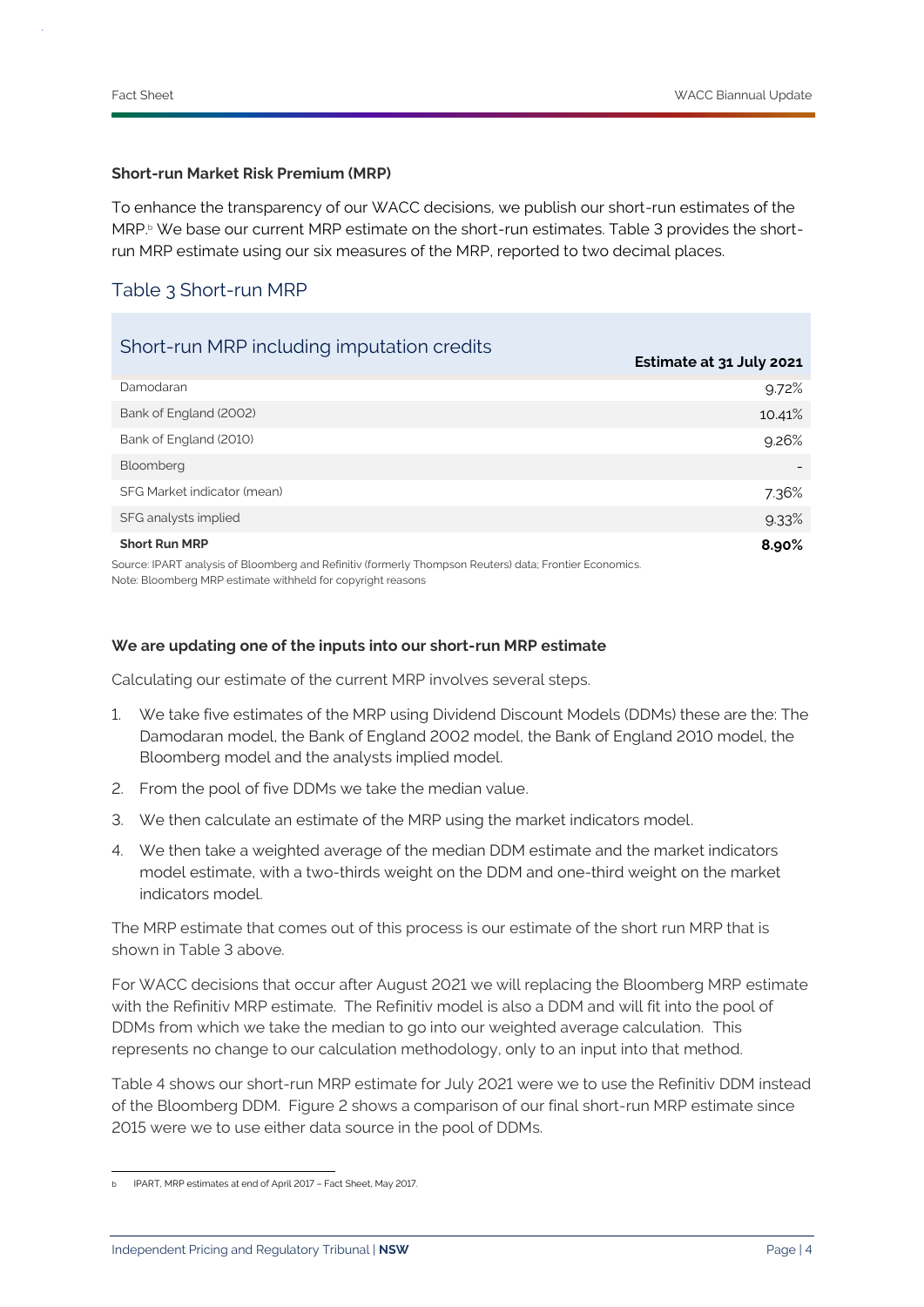#### Table 4 Short-run MRP

| Short-run MRP including imputation credits                                                              | Estimate at 31 July 2021 |
|---------------------------------------------------------------------------------------------------------|--------------------------|
| Damodaran                                                                                               | 9.72%                    |
| Bank of England (2002)                                                                                  | 10.41%                   |
| Bank of England (2010)                                                                                  | 9.26%                    |
| Refinitiv                                                                                               | 8.11%                    |
| SFG Market indicator (mean)                                                                             | 7.36%                    |
| SFG analysts implied                                                                                    | 9.33%                    |
| <b>Short Run MRP</b>                                                                                    | 8.70%                    |
| Source: IPART analysis of Bloomberg and Refinitiv (formerly Thompson Reuters) data; Frontier Economics. |                          |

#### Figure 2 Comparison of our Final MRP estimate using either data source



Note: These MRP estimates are exclusive of the risk-free rate and after the adjustment for imputation credits. Source: Bloomberg, Refinitiv and IPART calculations.

Were IPART to have used the Refinitiv MRP estimate instead of the Bloomberg MRP estimate since September 2015<sup>c</sup> we would have had the same MRP in 65 of the 71 months with a maximum difference of 0.4%.

Changing our data provider for this input will enable IPART to achieve internal efficiencies and to provide greater transparency on its WACC method going forward.

c IPART did not use its current MRP methodology prior to 2018. However, we have calculated these estimates from 2015 using the 2018 WACC methodology for illustrative purposes only.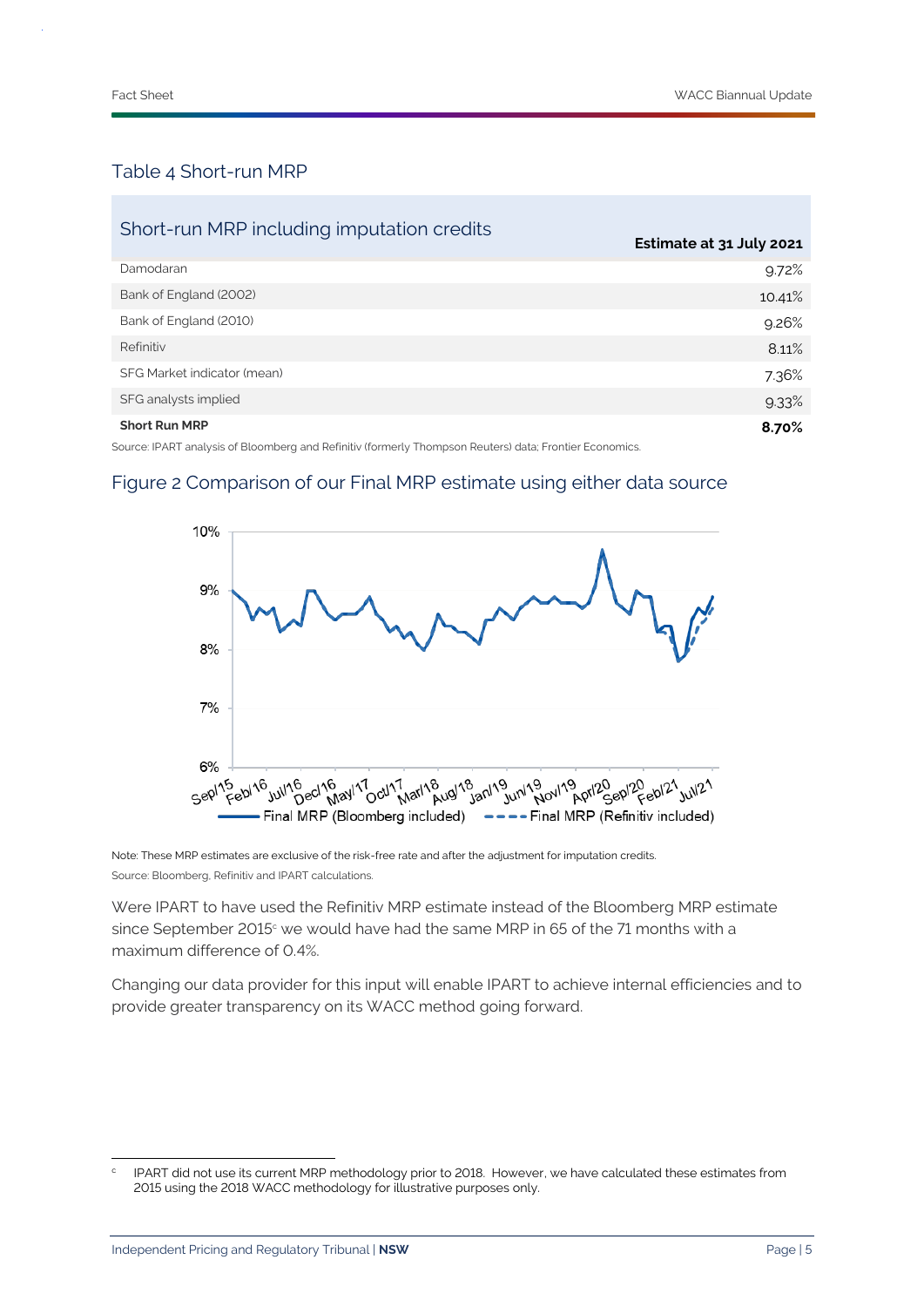# 3 Industry analysis

Table 5 shows the industry-specific parameters that we have previously adopted for the industries we regulate.<sup>d</sup>

Table 5 Industry-specific WACC parameters

|                           | <b>Equity beta</b> |     | <b>Target term to</b><br>maturity | <b>Gearing ratio</b> |            |
|---------------------------|--------------------|-----|-----------------------------------|----------------------|------------|
|                           | Low                | Mid | <b>High</b>                       |                      |            |
| Water <sup>a</sup>        | 0.6                | 0.7 | 0.8                               | 10 Years             | 60%        |
| Transport <sup>b</sup>    |                    |     |                                   |                      |            |
| Rail                      | 0.8                | O.9 | 1.0                               | 10 Years             | 60%        |
| Rail Access               | 1.0                | 1.0 | 1.0                               | 10 Years             | 45%        |
| Bus (metro & outer metro) | 0.7                | 0.9 | 1.0                               | 10 Years             | 60%        |
| Light rail                | 0.7                | 0.9 | 1.0                               | 10 Years             | 60%        |
| Ferries                   | 0.8                | O.9 | 1.0                               | 10 Years             | 40% to 60% |

a: For the water industry, we determine a WACC for Central Coast Council, Essential Energy, Hunter Water Corporation, Sydney Desalination Plant, Sydney Water Corporation, Water Administration Ministerial Corporation (WAMC), the Wentworth to Broken Hill Pipeline and WaterNSW (for the Murray-Darling Basin valleys, we apply the ACCC's WACC methodology prescribed under the Water Charge (Infrastructure) Rules 2010).

b: For our approach to determination Opal fares refer to Maximum Opal fares 2020-2040 Final report February 2020. For rural and regional bus fares refer to Review of rural and regional bus fares from January 2021, Final report December 2020 and for rail access refer to Rate of return and remaining mine life 2019-2024 final report July 2019.

<sup>5</sup> Please note that the methodology and parameters in this note and spreadsheet do not pre-empt the outcome of IPART's future decisions. They should be used as an illustration of how our current methodology would be applied to the given parameter values. This is because at each price review, we assess the appropriate valuation for each WACC parameter. In some cases, we may depart from our standard industry parameter valuations taking account of the individual regulated business's circumstances.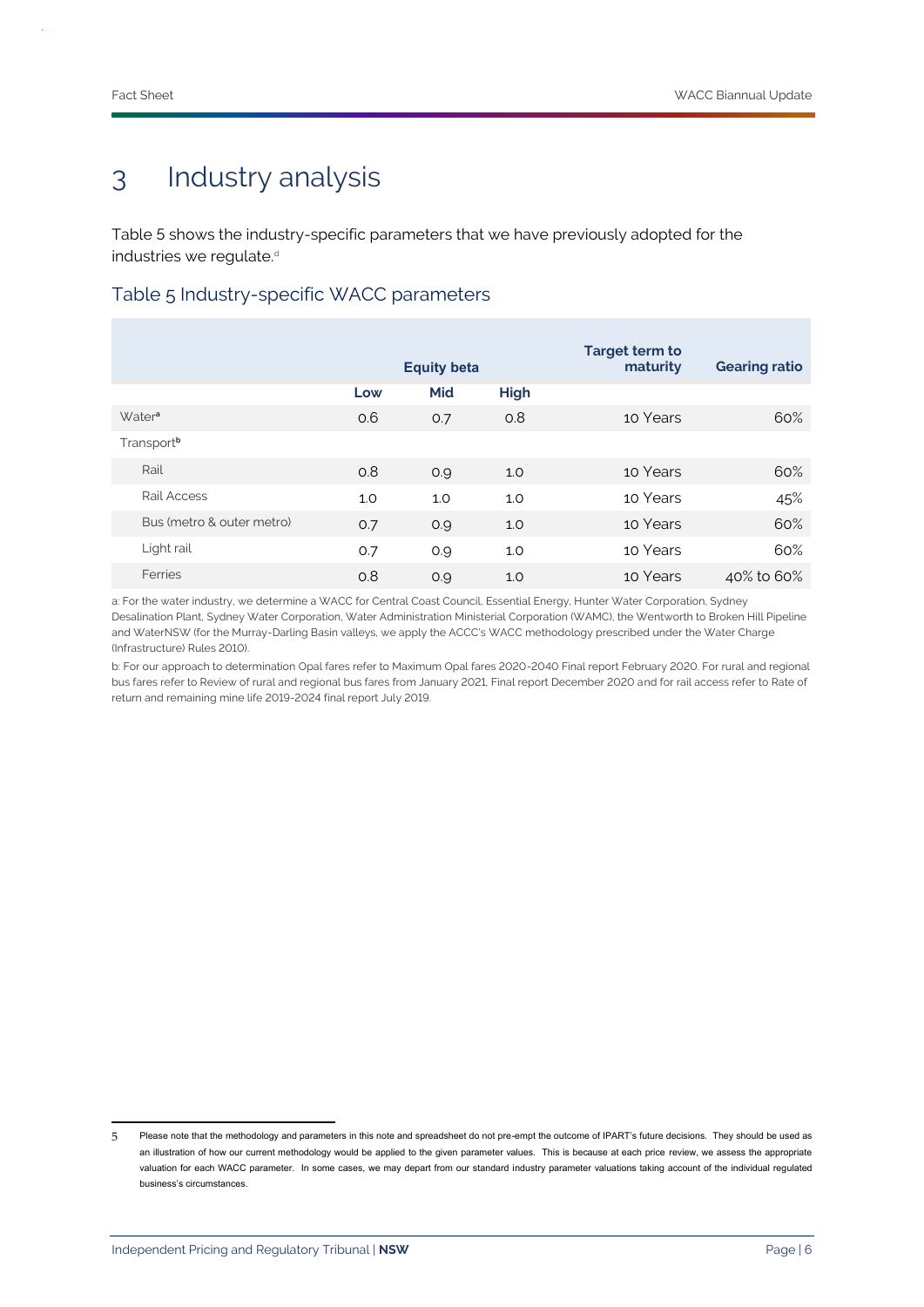Table 6 shows the six-monthly WACC range and midpoint estimates over the last two years for the industries that IPART regulates.

|                 | <b>Jul-19</b> | Jan-20 | Jul-20 | $Jan-21$ | <b>Jul-21</b> |
|-----------------|---------------|--------|--------|----------|---------------|
| Water           |               |        |        |          |               |
| Upper bound     | 4.1%          | 4.0%   | 3.9%   | 3.6%     | 3.2%          |
| Midpoint        | 3.8%          | 3.8%   | 3.6%   | 3.3%     | 3.1%          |
| Lower bound     | 3.6%          | 3.6%   | 3.4%   | 3.0%     | 2.9%          |
| Rail            |               |        |        |          |               |
| Upper bound     | 4.6%          | 4.5%   | 4.3%   | 4.1%     | 3.7%          |
| Midpoint        | 4.4%          | 4.4%   | 4.2%   | 3.9%     | 3.6%          |
| Lower bound     | 4.3%          | 4.3%   | 4.1%   | 3.7%     | 3.6%          |
| Bus, Light rail |               |        |        |          |               |
| Upper bound     | 4.5%          | 4.4%   | 4.2%   | 4.0%     | 3.6%          |
| Midpoint        | 4.3%          | 4.2%   | 4.1%   | 3.7%     | 3.5%          |
| Lower bound     | 4.1%          | 4.1%   | 3.9%   | 3.5%     | 3.4%          |
| <b>Ferries</b>  |               |        |        |          |               |
| Upper bound     | 4.8%          | 4.8%   | 4.6%   | 4.4%     | 4.2%          |
| Midpoint        | 4.8%          | 4.8%   | 4.6%   | 4.3%     | 4.1%          |
| Lower bound     | 4.8%          | 4.8%   | 4.6%   | 4.2%     | 4.0%          |

### Table 6 Regulated industries half-yearly real post-tax WACC ranges and midpoints from July 2019 to July 2021

Source: IPART calculations.

Note: These WACC ranges are prepared on the basis that a business has completed the transition to, and is using the trailing average cost of debt.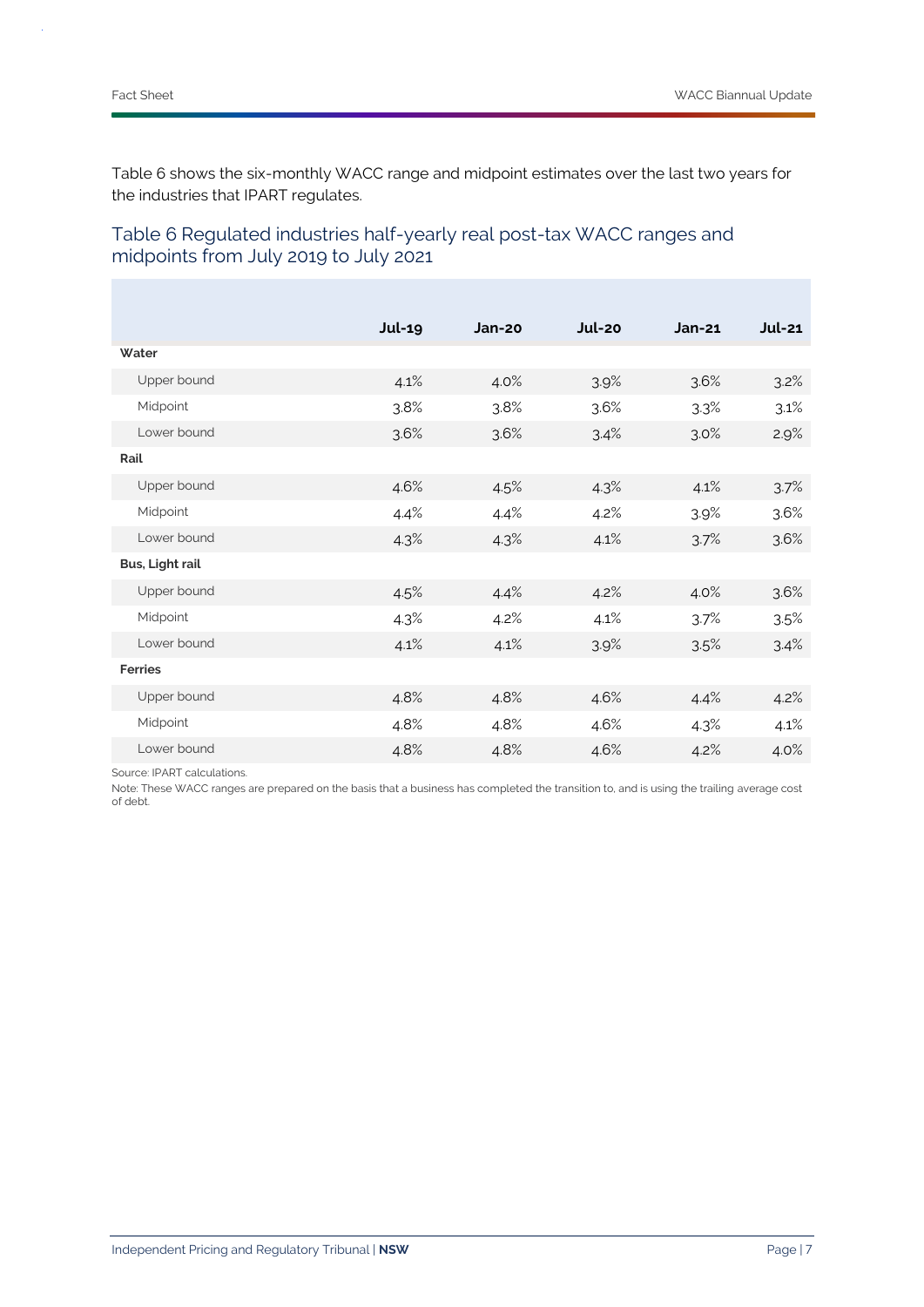### 3.1 Water

Figure 3 shows the six-monthly WACC range and midpoint estimates since July 2018 for the water industry. The WACC for the water industry ranges from 2.9% to 3.2%, with a midpoint of 3.1%. In the February 2021 market update, we reported a midpoint WACC of 3.3% for the water industry.



#### Figure 3 Water industry real post-tax WACC midpoints and ranges

Source: IPART analysis of Bloomberg and Refinitiv (formerly Thompson Reuters) data; Frontier Economics.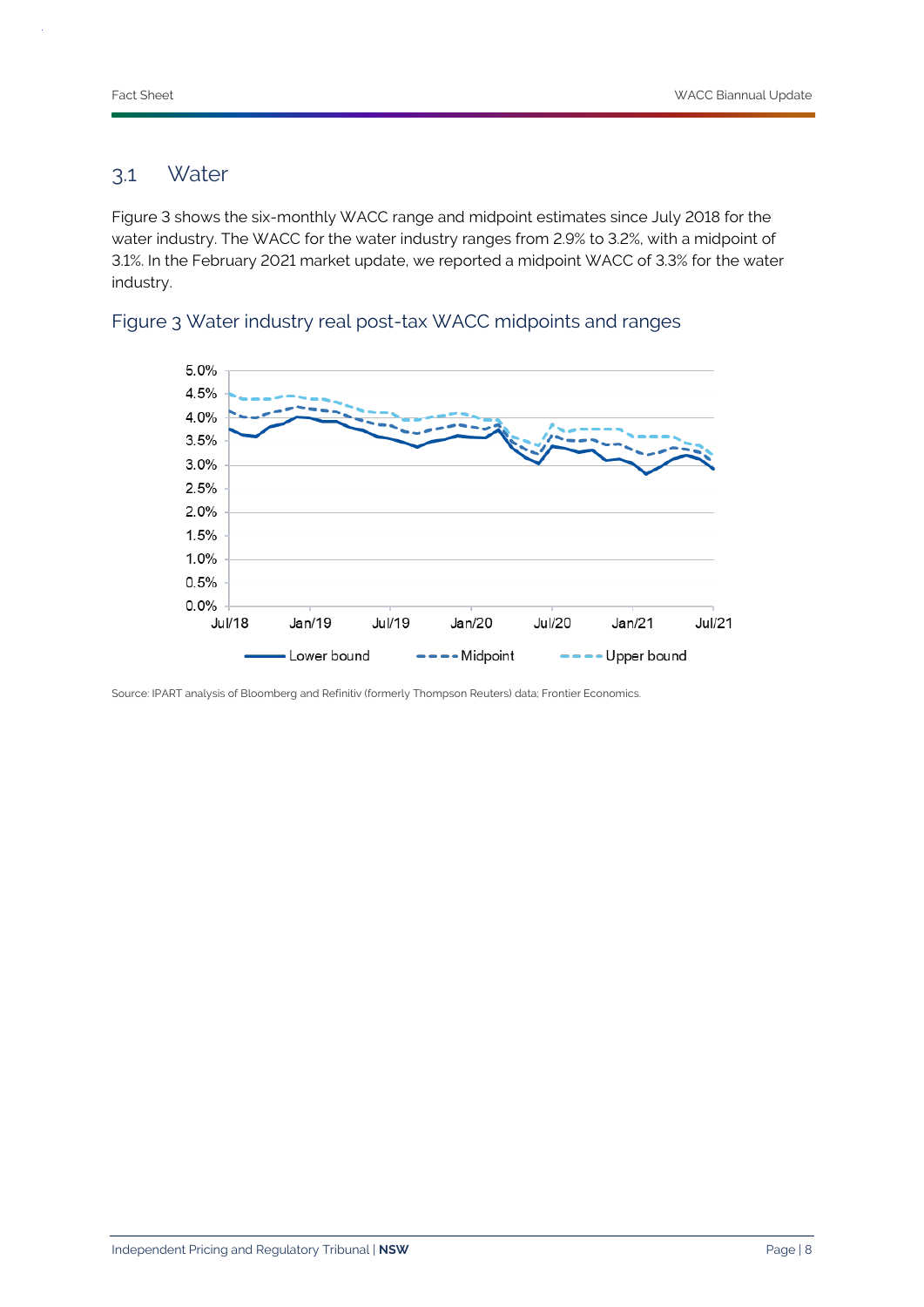### 3.2 Transport

Figure 4 presents notional WACCs for public transport based on updated market parameters and inputs from our previous reviews in 2017. It shows the monthly midpoint notional WACC estimates for the various modes of transport since July 2018 based on the industry-specific parameters:

- The rail industry has a midpoint WACC of 3.6%. In the February 2021 market update, we reported a midpoint WACC of 3.9%
- The bus and light rail industry has a midpoint WACC of 3.5%. In the February 2021 market update, we reported a midpoint WACC of 3.7%
- The ferry industry has a midpoint WACC of 4.1%. In the February 2021 market update, we reported a midpoint WACC of 4.3%
- The rail access industry has a midpoint WACC of 4.8%. In the February 2021 market update, we reported a midpoint WACC of 4.9%



#### Figure 4 Transport industries real post-tax WACC midpoints

Source: IPART analysis of Bloomberg and Refinitiv (formerly Thompson Reuters) data; Frontier Economics.